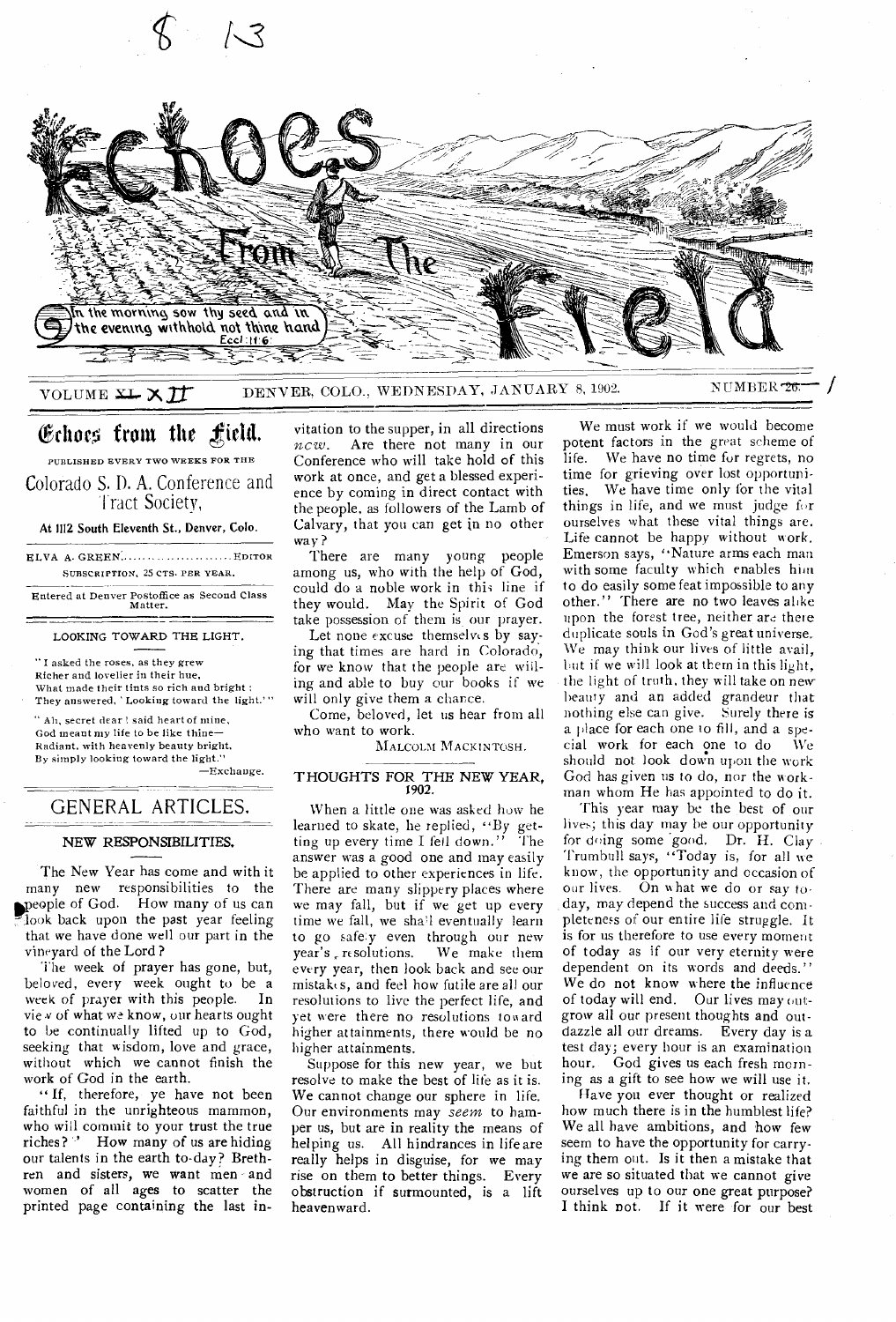good and the good of humanity, if it were really God's purpose for us to accomplish this or that, we should do it.

If we could but realize that we have loving calls to toil, care, and the quiet duties of life, and could do cheerfully the duty that lies nearest to us, we should have solved the problem of life and go on our way rejoicing. Let us resolve this new year to patiently perform the duties of life as they come to us, for we are necessary and important in God's plan, however humble our sphere may be. Whether or not our sphere may change while on this earth, we may so live that it will be grand, glorious and beautiful.

M. E. REDOING.

# The Forward Movement.

During the council of the G neral Conference Committee and other. brethren assembled in Battle Creek, Oct. 23 to Nov. 3 1901, it was believed by all that the time had come for a genuine revival of interest in the gospel of ht alth among all our people. It has been a long time since there has been a general movement of this kind. It is true that these truths have been taught among us during these years, but their importance as an integral part of the gospel message has not always been appreciated, and in too many cases .their practical application has been largely neglected.

At the council mentioned it was decided to conduct 'a special educational effort in behalf of the gospel of health for at least siz months, beginning with January 1902. This work has been placed under the direction of a central committee composed of the following persons: W. W. Prescott, Chairman; J. H. Kellogg, W. A. Spicer, G. W. Thomason, A. J. Read, E. R. Palmer. The general scope and purpose of this effort are indicated by its name, "The Forward Movement: A Revival of the study and Practical Application of the Physical Side of Spiritual Truth in Its Relation to the Second Advent of Our Lord." We hope to make this a real forward movement in Christian experience, based upon a study of the complete gospel for spirit, soul, and body. We hope to set forth the right way of living, the pathway of an intelligent faith in the revelation of God's life, and thus to have the teaching positive rather than negative.

A book has been written by Dr. J. H. Kellogg for use in this movement, of which further notice will be given through the various weekly publications. This book will contain twentysix chapters, thus providing one chapter as the basis of a study for each week during the six months. The title of the book, "The Living Temple," suggests the general plan of the work. It will be ready about the first of February. In the meantime there will appear in the different publicatiors articles which will present some of the fundamental principles upon which the studies in "The Forward Movement" will be based.

The hearty co-operation of all the people is earnestly asked for, that this effort may prove to be the means of real and permanent blessing. More definite suggestions for organized efforts will be made later and through other channels.

The headquarters for this movement will be at the office of the General Conference, and any correspondence relating to it should be addre sed to "The Forward Movement," 267 West Main street, Battle Creek, Mich., U. S. A.

In behalf of the Central Committee,

W. W. PRESCOTT, Chairman.

# FIELD REPORTS.

#### Pagosa Springs.

I visited with the Sabbath school at this place last Sabbath. It was beautiful to see the earnestness and simple trusting faith displayed in everything. All seemed so desirous of doing his or her duty. If I ever saw the spirit of the dear Lork working through a people, it was in this little company. Pray for them that the blessed Master may ever keep them earnest and zealous<br>in His work. HESTER CASTEEL. HESTER CASTEEL.

Meeker.

We had a Christmas gathering at our home, about thirty being present. We had a missionary box on which was this inscription, " Presents for Jesus." After telling the story of Christ's first advent to this world, and hearing a few recitations given in His honor, we sang, "They brought their gifts to Jesus," and at the same time placed our offering in the box prepared for the same. The donation amounted to \$8.41. The evening was spent pleasantly as well as profitably.

MR. AND MRS. L. H. PROCTOR.

## Glenwood Springs.

Sabbath, Dec. 21, being the day set to begin our week of prayer, our small company of Sabbath keepers met at the appointed time and place at the residence of Sister Graham. Although but few in number, each one present

seemed to take a special interest in these good readings. Confessions were made and those who bad become somewhat discouraged, expressed a determination to live a better consecrated life hereafter. The rays of light received from these readings have been a special blessing to<br>the Glenwood Springs church. Sabthe Glenwood Springs church. bath the 28th being the last day of our meeting, each one took a special interest ; as the free will offering was being collected, silent prayers were offered that the small amount so thankfully given might be instrumental in carrying the light to some poor hungry soul that has never yet tasted the gcod Word of God. W. W. VORIS.

#### Cedar Rapids, Iowa.

It is with feelings of joy and praise to God that I send this report to<br>ECHOES. Many of the brethren in Many of the brethren in Colorado know that we came to Cedar Rapids to bring the truth to my brothers and sisters in the flesh. God has blessed in the efforts put forth in His name Our meetings are well attended. Last Sabbath twelve precious souls united with the church and among them was one of my own sisters. She with six others was baptized. I praise the Lord that it was my privilege to administer this solemn ordin-<br>ance to these dear souls. Two more ance to these dear souls. have since asked for baptism; others are deciding for the truth. Oh, how good it is to see souls converted to God, and accept of this last great and glorious message. Brethren, still continue to pray for us and the work here.

G. W. ANGLEBARGER.

# Hagerman, N. M.

As I believe you will be glad to hear from this corner of the field, I will send a brief report from this church.

The week of prayer has just closed. We are so thankful to Our Heavenly, Father for the good readings, for the admonitions and warnings which we have received. We met once each day and enjoyed most excellent meetings.

We feel that we have arisen above the clouds of discouragement and are better prepared to advance with the message. "Rejoice in the Lord alway, and again I say, rejoice."

Brother and Sister Warfle met with us during the entire week and we appreciated their help very much.

Elder Larsen returned from Oklahoma and was present at the last three meetings.

After a three months' stay at home our daughter Ora is soon to return to her work at the Gaudalajara Sanita-<br>rium. MRS. A. M. CORBIT. MRS. A. M. CORBIT.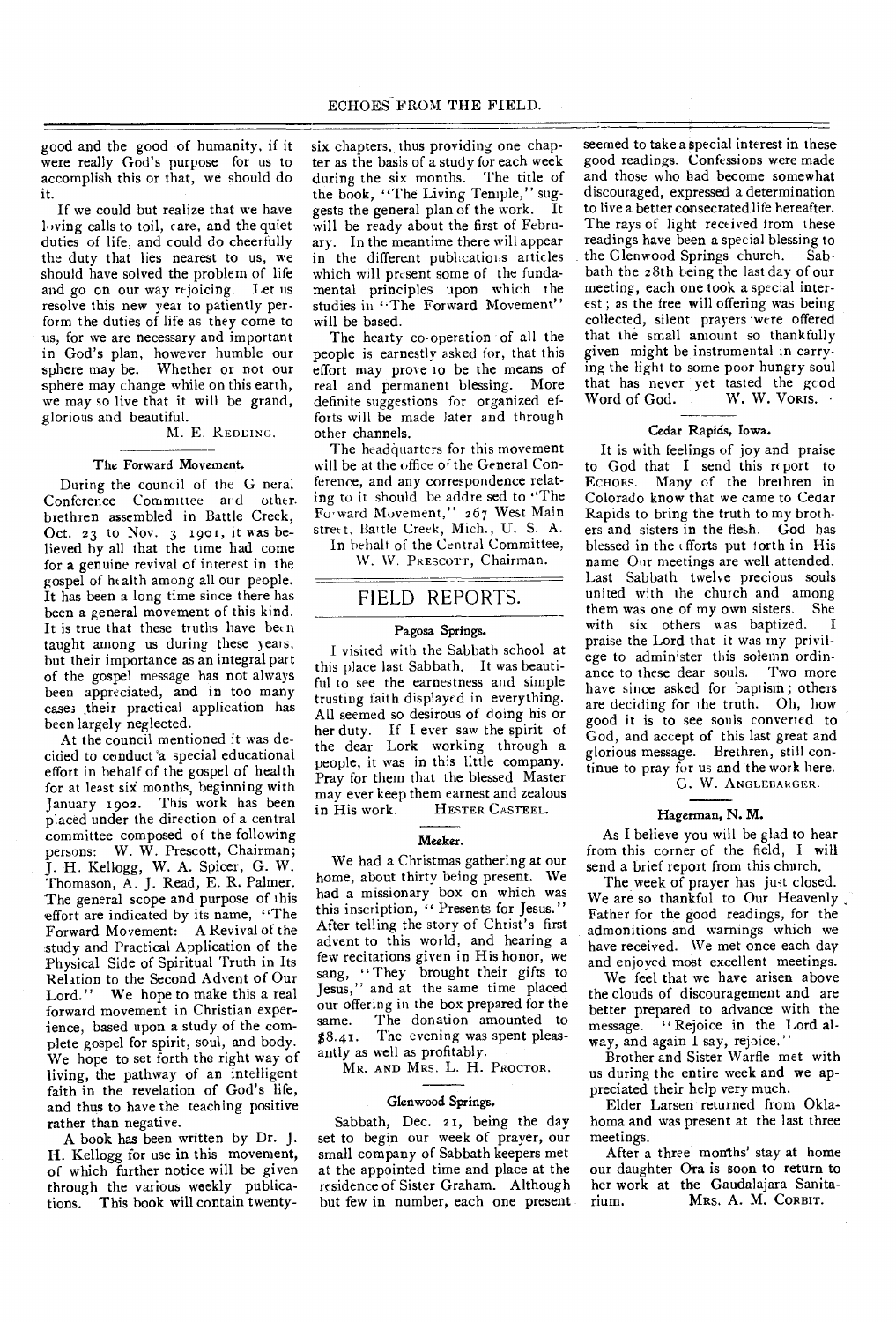# Among the Churches.

In the middle of last month we had the privelege of spending a few days with the company at Trinidad, meeting with them in their comfortable and -homelike little church house. We held Sabbath-school meetings in the afternoon and preaching service in the evening. The attendance was small but all seemed glad to receive the bread of life which was broken for them. On the afternoon of the 17th, we celebrated the ordinances of the Lord's house. It was the first meeting of the kind for some time. The Lord was present by His Spirit in .great power. Covenants were renewed .and all hearts were made to rejoice. We trust the blessed experiences .gained will result in renewed effort for the ingathering of precious souls.

The first two days of the week of prayer were spent with the Pueblo church. The meetings were well attended, both afternoon and evening, and all studied with pleasure and profit the good lessons of the readings. A Young Peoples' society has recently been organized which is starting out under favorable circumstances and we pray God it may be a tower of strength for the cause in Pueblo.

The remainder of the week was spent with the Longmont and Hygiene churches, celebrating the ordinances with the latter church on the Sabbath. All are of good courage in the Lord and are rejoicing in the power of His word. The spirit of consecration came upon the people, and the offering was double that of last year. We feel to greatly praise God for the blessings of<br>the week. WILLARD W. HILLS. WILLARD W. HILLS.

#### Trinidad and Albuquerque.

At the close of our Conference in Denver, I returned to Trinidad where one united with the church. Oct. 3rd I arrived with my family in Albuquerque, N. M. Here we have five or<br>six families. About one half of our About one-half of our people are Spanish. Our Sabbathschool numbers about twenty. Brother Serna is working for the Spanish people and is doing a good work.

We had good meetings during the week of prayer; \$29.00 were donated<br>to foreign missions. All seemed to foreign missions. anxious to consecrate themselves and<br>means to the Lord. Pray for the means to the Lord. work in New Mexico.

## H. L. HOOVER.

The Longmont, Hygiene and Ni Wot churches expect to unite for a Sabbath-school convention in the near future.

## THE SABBATH SCHOOL. Conducted by MRS. G. F. WATSON.

### The Young Peoples' Society of Seventh Day Adventists.

A time has at last arrived when a systematic effort is being made for our young people. Could we as a people have appreciated that all successful work for the last message must begin in the home; that the perfect home is the perfect type of the earth restored; that the missionary spirit, which is the Christ spirit, must be born there and nourished there, must grow there from day to day in the light of His indwelling word, the tender shoots would have grown into strong deeply rooted trees bearing fruit abundantly for His cause, and it never would have been necessary to work for the youth and children through separate organizations or societies. We recognize that the failure to begin the work for the young in the right place, long ago, has resulted in the loss to the cause of many bright young minds. We must not be discouraged, however, but be the more earnest at this late date to prevent all such loss for the future, and accepting the very best plan which affords, enlist the young people in the glorious work of the third angel's message.

This movement will not take the place of the work we should have done and must be doing now in the home, but will supplement that work. The spirit of God has said recently: "Our young people in the various churches should be organized into young peoples' societies somewhat after the order of the Christian Endeavor. Not to pattern so much after the mere machinery of the organization as to be thoroughly imbued with its spirit; that spirit of universal brotherhood which makes all the world akin, sees that world as the "field", and our mission as the preaching of the "everlasting gospel" by word and deed. This step is a recognition of the fact that activity is life and growth, and that stagnation means absolute and certain death; and has for its aim the employment of every talent of each individual. The plan is in its infancy, but as far as developed, includes the organization of a society in each church, the officers to be a leader or president; an assistant or vice president; and a secretary and treasurer. In the small societies the secretary and treasurer may be the same person. The work of the society is to be both ed-<br>ucational and missionary. The misucational and missionary. sionary work is to be carried on under different heads or departments and suitable committees may be appointed

to take charge of each. The time of the meetings of the society, aside from that spent in receiving reports and attending to other routine business, is to be devoted to Bible study, varied by geographical study of Bible lands, biography of Bible characters, or in any other profitable manner. Under no circumstances should the society degenerate into a mere literary or dramatic association. Remember the object: "Association for Bible study and mutual encouragement in every good work." The cause and the work are the Lord's; let us labor as for eternity.

We urge every adult to lend their most hearty support and co operation to this work. Please do not place obstacles in the way of its rapid development, and on the other hand do not become so enthusiastic as to monopolize the time of the meetings or in any way take the work out of the hands of the young people.

As far as is in any way practical, let the officers be chosen from among their own members. It is designed that the church and Sabbath-school officers shall constitute an advisory committee. At stated intervals the secretary should report progress to the State secretary, who in turn will report to the secretary of the General Conference.

Attention is particularly called to the *Youth's Instructor,* in which a page is devoted each week to the Young Peoples' Society work. We would be glad to correspond with the church and Sabbath-school officers in regard to this important work.

# DR. WILLARD W. HILLS.

## The Books are Paying the Debt.

To the many patrons of Union College we take pleasure in making an announcement of how matters have stood since the beginning of the enterprise. Many have entertained the idea that Union College has been running behind in the matter of running expenses, but this is not the case. The institution has not run in debt to keep up expenses, but on the other hand has kept up expenses and has spent something over ten thousand dollars in improvements, since the buildings were built, in putting in the sewer, electric lights. water plant, etc. The debt of the institution was incurred in this way: When the buildings were erected, the money for the purpose was obtained, partly by direct donations and partly by sale of land which had been donated to the Conference for that purpose. Much of this land was sold for cash and the money promptly turned into the building fund, but some \$65,000.00 worth